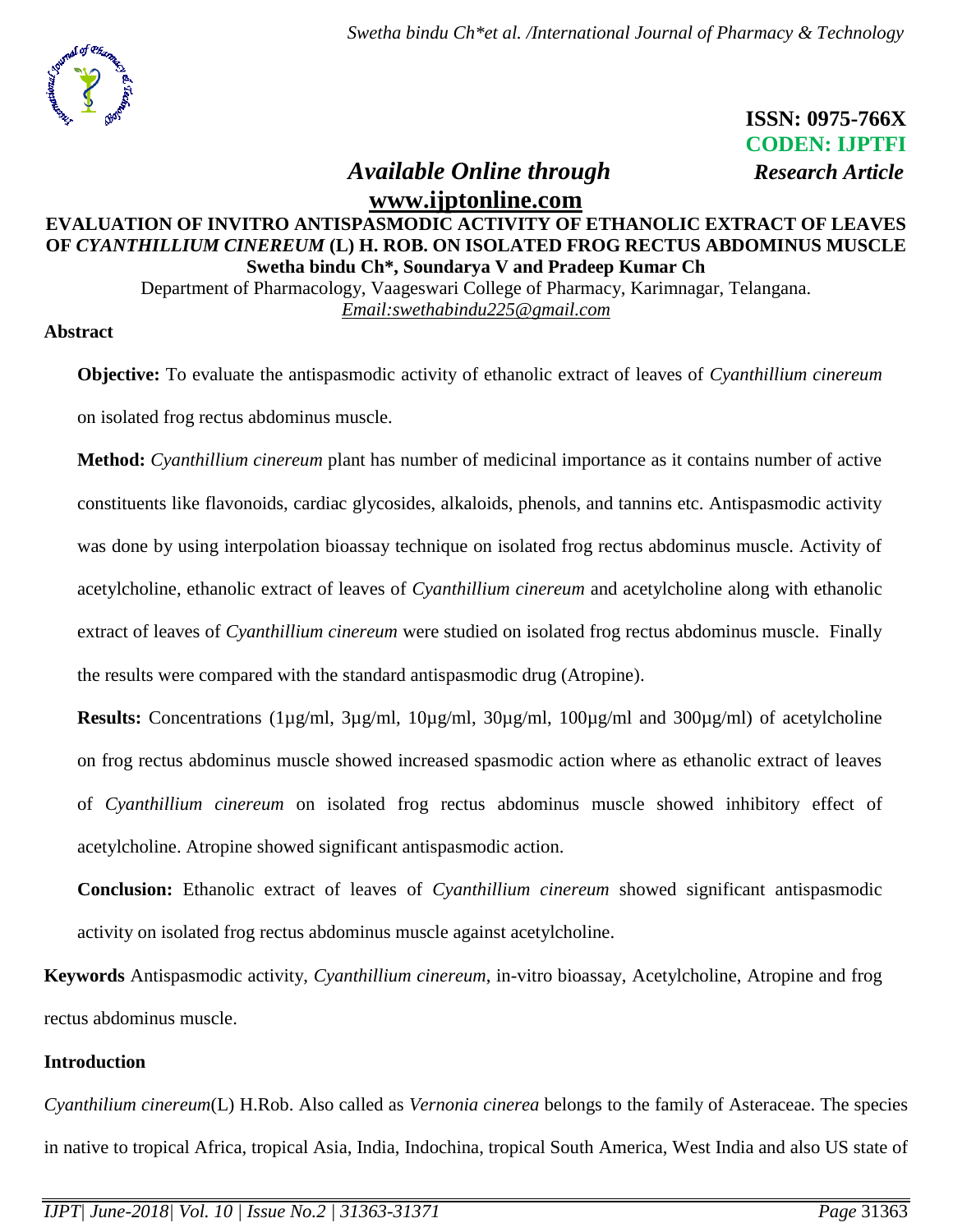*Swetha bindu Ch\*et al. /International Journal of Pharmacy & Technology*

Florida. *Cyanthillium cinereum* is an annual herb grows upto 120cm tall and produces flat topped arrays of numerous flower head. It is used in ayurvedic herbal medicine [1]. *Cyanthilium cinereum* containing various chemical constituents like luteolin 7 mono beta D glucopyranoside along with triterpene compounds like beta amyrin acetate, lupeol acetate [2]. Phtochemical screening of this plant showed presence of cardiac glycosides, alkaloids, phenols, flavonoids, steroids, tannins, phlobtannins and saponins [9].These constituents were involved in the treatment of various diseases. Whole plant used in ayurvedic preparation for the treatment of kidney disorders, in the form of decotion used for swellings, stomach pain and diarrhea. It is also used as diuretic and in menstrual pains [2]. Seeds are also used as anthelmintic agents. Leaves are used for the treatment of various diseases such as analgesic, antimicrobial, antipyretic and anti-inflammatory [9].



**Leaves and Flowers of** *Cyanthilium cinereum* **(L) H. Rob.[1]**

Antispasmodics are muscular relaxants that are used to relieve cramps or spasms of the stomach, intestines and bladder. They are commonly used for the treatment of different gastrointestinal disorders, including diarrhea and irritable bowel syndrome [4]. The gastrointestinal tract is under the control of the sympathetic and parasympathetic arms of the Autonomic nervous system. Over activity of the parasympathetic arm causes increased peristalsis resulting in gastrointestinal cramps, gastritis, peptic ulcers, diarrhea and ulcers due increased gastric secretions. These disorders results from excessive involuntary muscle movement associated with excess release of Acetylcholine, a neurotransmitter which mediates parasympathetic functions. Antispasmodic agents are substances that suppress muscle spasms. On the gastrointestinal tract their effect is to prevent spasms of the stomach and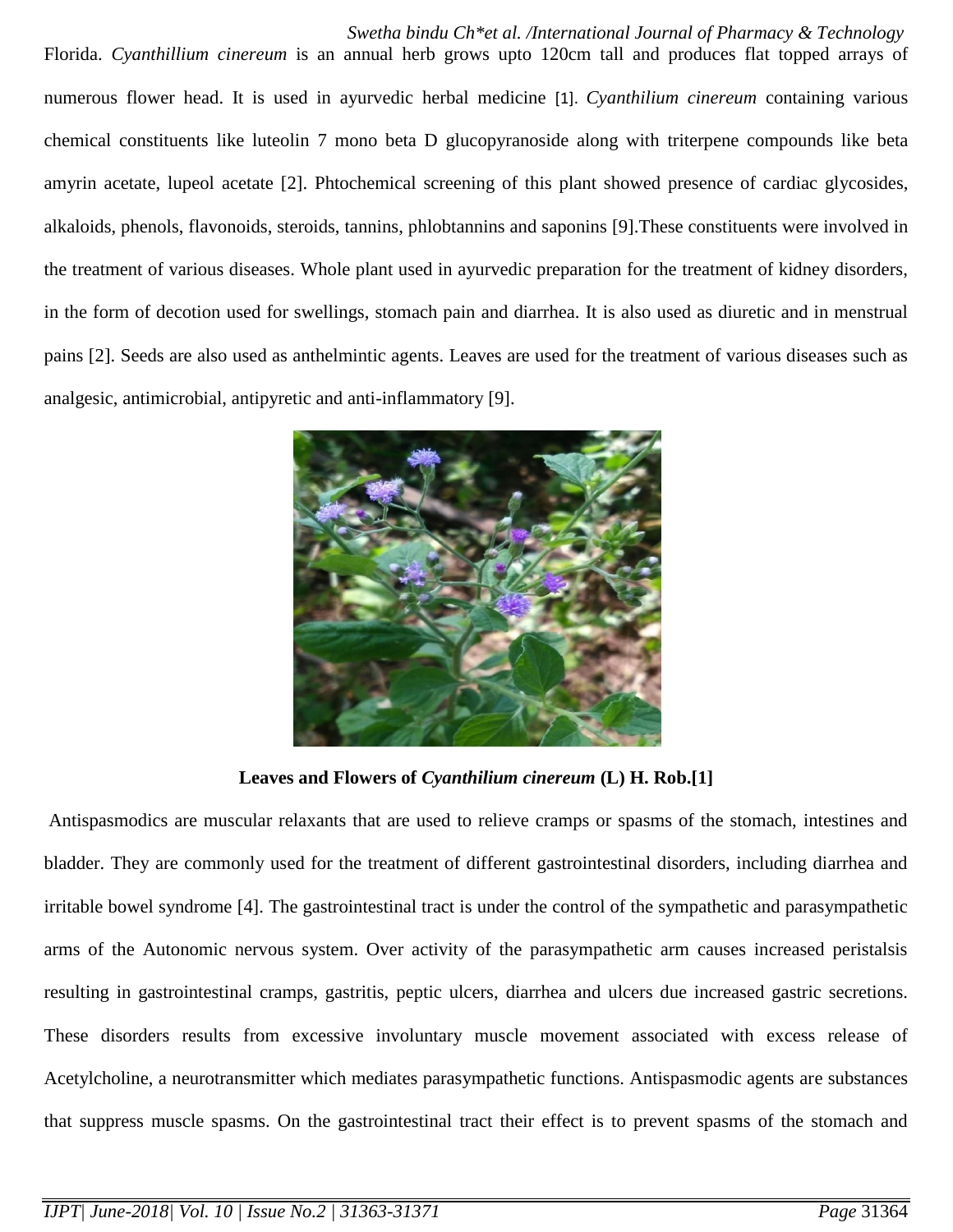*Swetha bindu Ch\*et al. /International Journal of Pharmacy & Technology* intestine mostly by blocking the action of neurotransmitter acetylcholine in the parasympathetic outflow and thereby inhibiting cholinergic nerve impulses by selectively blocking the receptors to which acetylcholine binds. This anti cholinergic property of the antispasmodic agents become useful in the management of disorders associated with over activity of the parasympathetic system on the gastrointestinal system [3,6].

#### **Materials and Methods**

#### **Plant collection and authentication**

The healthy leaves of *Cyanthillium cinereum* (L) H. Rob. Belongs to the family Asteraceae were collected from the road sides of Thimmapur village, Karimnagar district, Telangana, India and authenticated by the Botanical Survey of India. Reg no: BSI/DRC/2017-18/Tech./699.

#### **Preparation of Plant Extract**

The plant material (leaves of the *Cyanthillium cinereum*) was shade dried and powdered by a mechanical grinder. The dried powder was extracted with ethanol as a solvent by using soxhlet apparatus. The powder (100gm) was taken and placed in thimble made up of filter paper and inserted in to the wide central tube of extractor. Ethanol is placed in the round bottom flask and brought to its boiling point up to 78°c for 6-7 hours. Its vapors passed through the larger right hand tube in to the upper part of extractor and then to the condenser. During this period, the active constituents were extracted, when the level of the extract reaches the top of the syphon tube. The process was continued until the drug was completely extracted, then the extract processed for evaporation. After the evaporation the semi-solid jelly is formed. The plant extract was dark green in colour and soluble in distilled water [8].

#### **Drugs and Chemicals**

Acetylcholine, CaCl<sub>2</sub> was purchased from Loba chemicals pvt. Ltd. Mumbai, India. NaCl, KCl, NaHCO<sub>3</sub> were purchased from S.D. fine chemicals, Mumbai, India. Atropine (standard drug) was purchased from a Neon Lab. Ltd., India.

### **Isolation of frog rectus abdominus muscle**

Frogs were sacrificed followed by stunning and pithing. Then the frog rectus abdominus muscle was collected by dissecting it. And the collected tissue is immersed in frog Ringers solution and cleaned off. Respective segment of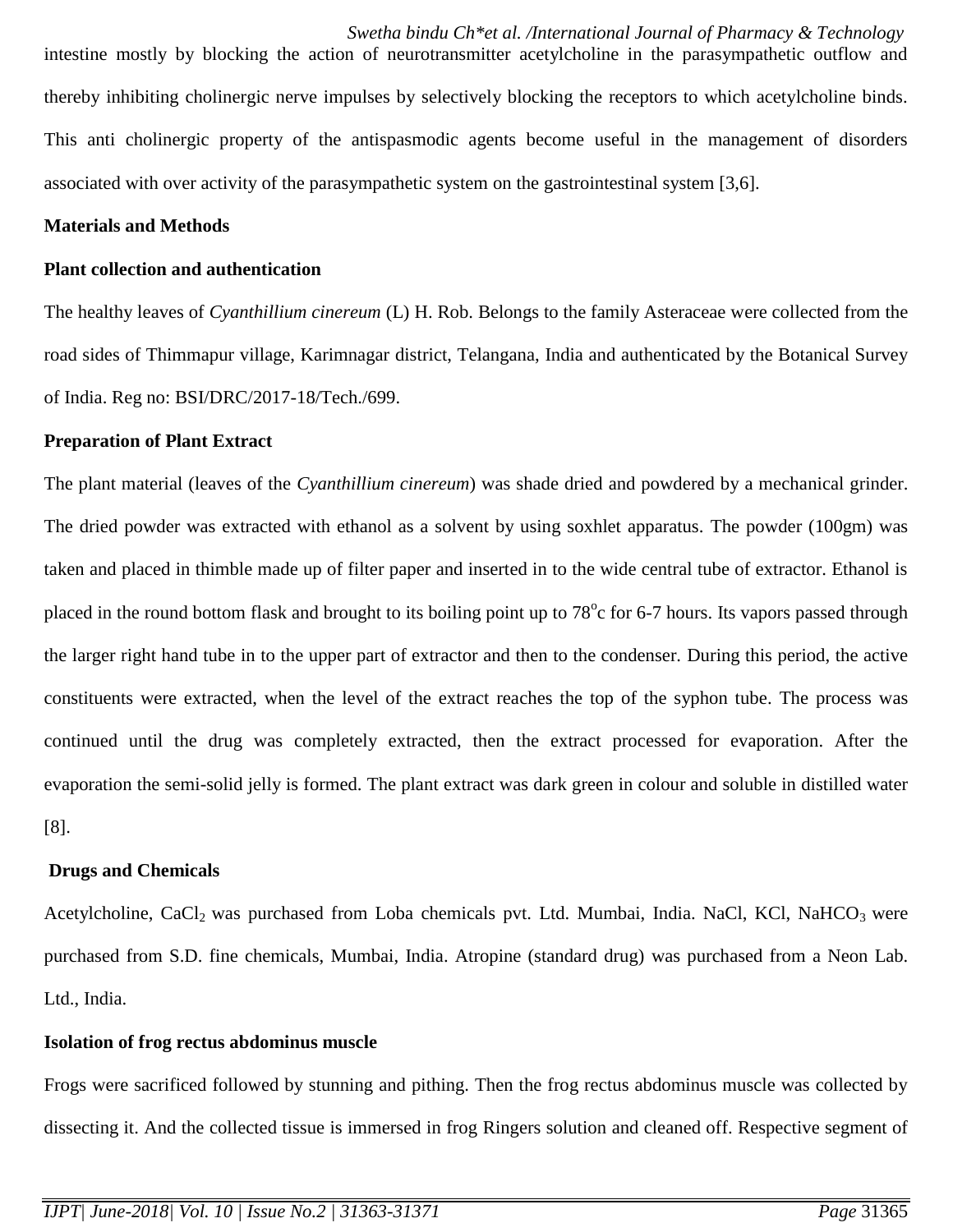*Swetha bindu Ch\*et al. /International Journal of Pharmacy & Technology* 2-3cm long were mounted in a 25ml tissue organ bath and oxygen is supplied through aerator and maintained at  $37^{\circ}$ C, isolated tissue was stabilized for 30mins. After stabilization record the responses of normal, acetylcholine, plant extract & Atropine [5].

# **Composition of frog's ringer solution**

NaCl (6g), KCl (0.14g), CaCl<sub>2</sub> (0.12g), NaHCO<sub>3</sub> (0.2g), and glucose (2g) dissolved in 1 litter of distilled water [5].

### **Assay procedure for in vitro anti-spasmodic activity**

- $\triangleright$  Firstly dose response curve of acetylcholine were recorded (with concentration of 1, 3, 10, 30, 100, 300 µg/ml) as stock 1 solution by using Sherrington's rotating drum with a frontal writing lever. Contact time of 90sec and base line of 30sec time cycle [7].
- The same dose response curve were recorded by using the mixture of acetylcholine and *Cyanthillium cinereum* extract (with concentration of 1, 3, 10, 30, 100, 300  $\mu$ g/ml) as a stock 2 solution [7].
- $\triangleright$  The same dose response curve were recorded by using atropine as standard (with concentration of 1, 3, 10, 30,100,300 µg/ml) when it is compared with plant extract with respective doses as a stock 3 solution [7].
- $\triangleright$  The same dose response curve were recorded by using extract (with concentration of 1, 3, 10, 30,100,300 µg/ml) as a stock 4 solution [7].

#### **Observation and Results**

**Effect of acetylcholine on frog rectus abdominus muscle showed increases in spasmodic activity an increasing in dose as shown in fig.1.**

**N** ' N JN 3 leg/one  $100$   $kg/m$  $100$  eight  $300$ lleg/ml  $Im[gus]$  $30209$ mg  $104/m$ Acetyl chaline

**Fig 1: Dose Response Curves of Acetylcholine.**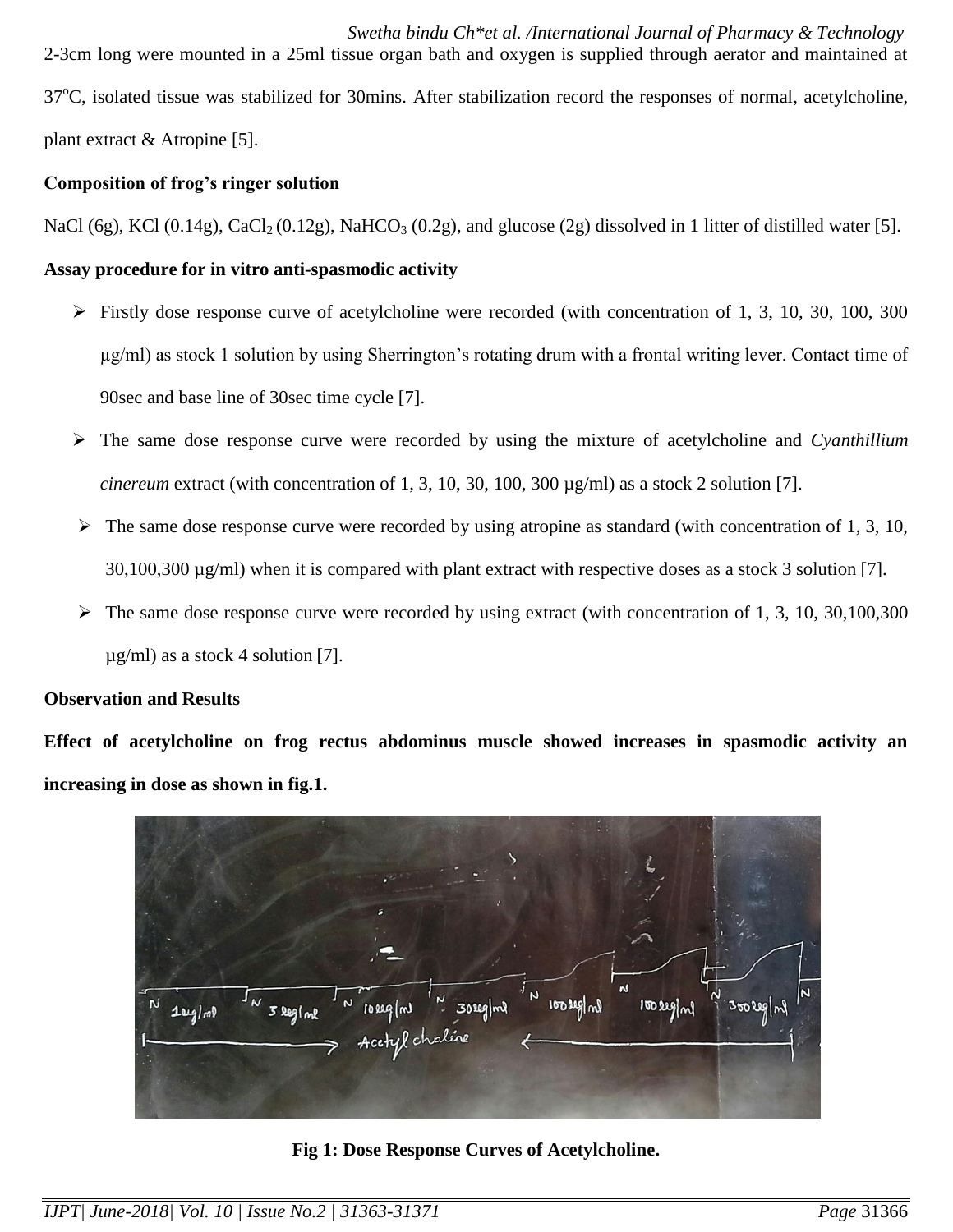**Effect of Acetylcholine induced spasm followed by treatment of ethanolic extract of leaves of** *Cyanthillium* 

*cinereum* **showed anti spasmodic activity as depicted in fig.2**



**Fig 2: Dose Response Curve of Acetylcholine + Plant Extract.**

**Effect of Anti-cholinergic drug Atropine (as standard antispasmodic agent) showed receptor blocking action** 



ی ا ام  $3228/m$  $1 \log |m|$  $10\,kg/m$  $\frac{1}{300}$  *M*  $30920^{1}$ لہ ا  $100Uy/m!$ Atropine

**Fig 3: Dose Response Curve of Atropine.**

**Effect of ethanolic extract of leaves of** *Cyanthillium cinereum* **showed receptor blocking action (anti** 





**Fig 4: Dose Response Curves of ethanolic extract of leaves of** *Cyanthillium cinereum***.**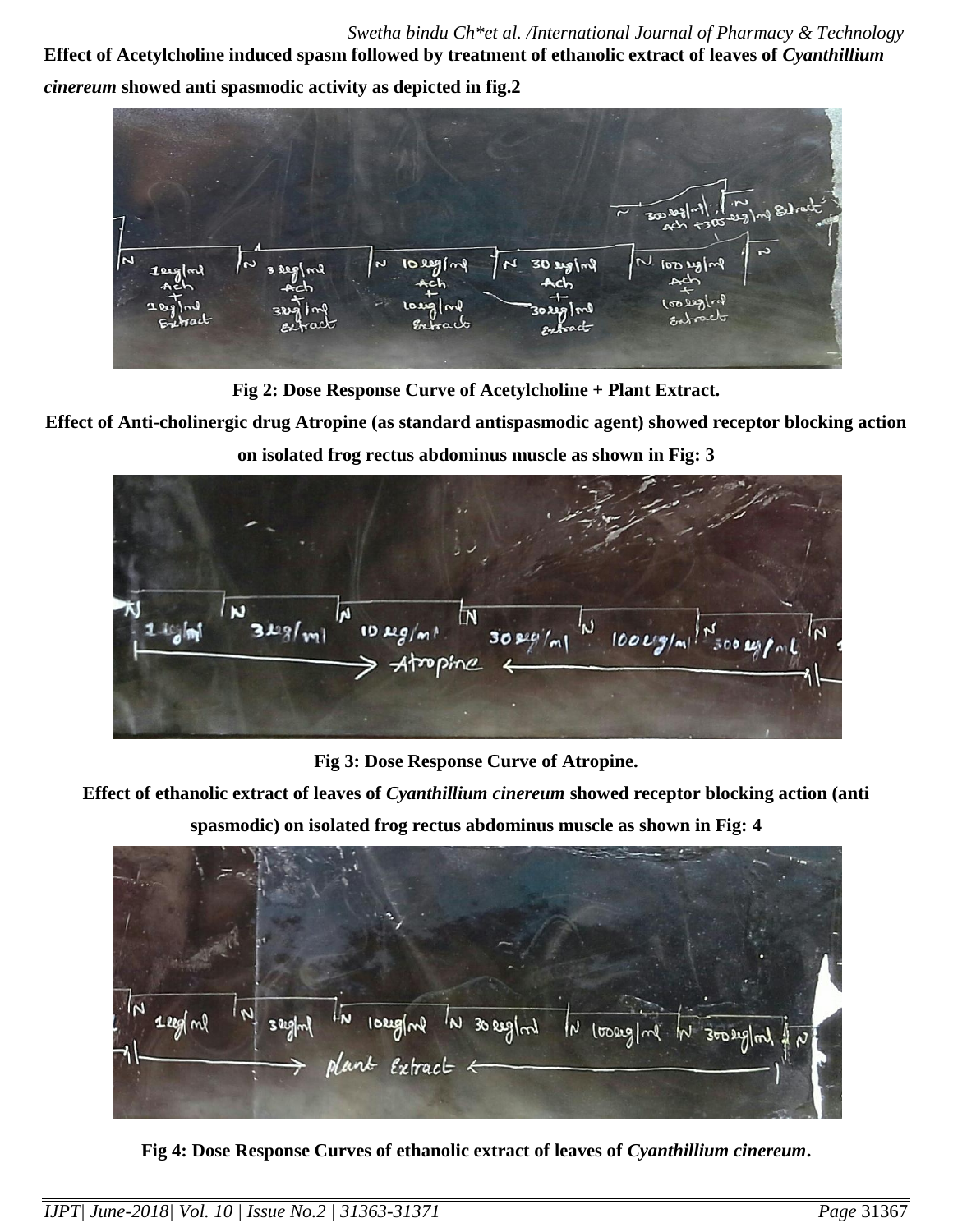# *Swetha bindu Ch\*et al. /International Journal of Pharmacy & Technology* **Table-1: Dose response relationship observation of acetylcholine.**

| S. No          | Drug          | Concentration (µg/ml)    | <b>Response (cm)</b> |
|----------------|---------------|--------------------------|----------------------|
| 1              |               | $1 \text{ (µg/ml)}$      | 0.1                  |
| $\overline{2}$ |               | $3 \text{ (µg/ml)}$      | 0.3                  |
| 3              | Acetylcholine | $10 \, (\mu\text{g/ml})$ | 0.5                  |
| $\overline{4}$ |               | $30 \text{ (µg/ml)}$     | 0.6                  |
| 5              |               | $100 \text{ (µg/ml)}$    | 1.2                  |
| 6              |               | 300 $(\mu g/ml)$         | 1.5                  |

**Table-2: Dose Response relationship observation of Ach and** *Cyanthillium cinereum* **ethanolic extract.**

| S. No                       | Drug                  | Concentration (µg/ml)                   | <b>Response (cm)</b> |
|-----------------------------|-----------------------|-----------------------------------------|----------------------|
| 1                           |                       | $1\mu g/ml + 1\mu g/ml$                 | 0.1                  |
| $\mathcal{D}_{\mathcal{L}}$ |                       | $3\mu$ g/ml + $3\mu$ g/ml               | 0.2                  |
| 3                           | $Ach + plant extract$ | $10\mu\text{g/ml} + 10\mu\text{g/ml}$   | 0.3                  |
| 4                           |                       | $30\mu$ g/ml + $30\mu$ g/ml             | 0.4                  |
| 5                           |                       | $100\mu\text{g/ml} + 100\mu\text{g/ml}$ | 0.6                  |
| 6                           |                       | $300\mu\text{g/ml} + 300\mu\text{g/ml}$ | 0.8                  |

**Table-3: Dose Response relationship observation of Atropine.**

| S. No          | <b>Drug</b> | Concentration (µg/ml)     | <b>Response (cm)</b> |
|----------------|-------------|---------------------------|----------------------|
| 1              |             | $1 \text{ (µg/ml)}$       |                      |
| $\overline{2}$ |             | $3 \text{ (µg/ml)}$       |                      |
| 3              | Atropine    | $10 \text{ (µg/ml)}$      |                      |
| 4              |             | $30 \text{ (µg/ml)}$      |                      |
| 5              |             | $100 \ (\mu g/ml)$        |                      |
| 6              |             | $300 \, (\mu\text{g/ml})$ |                      |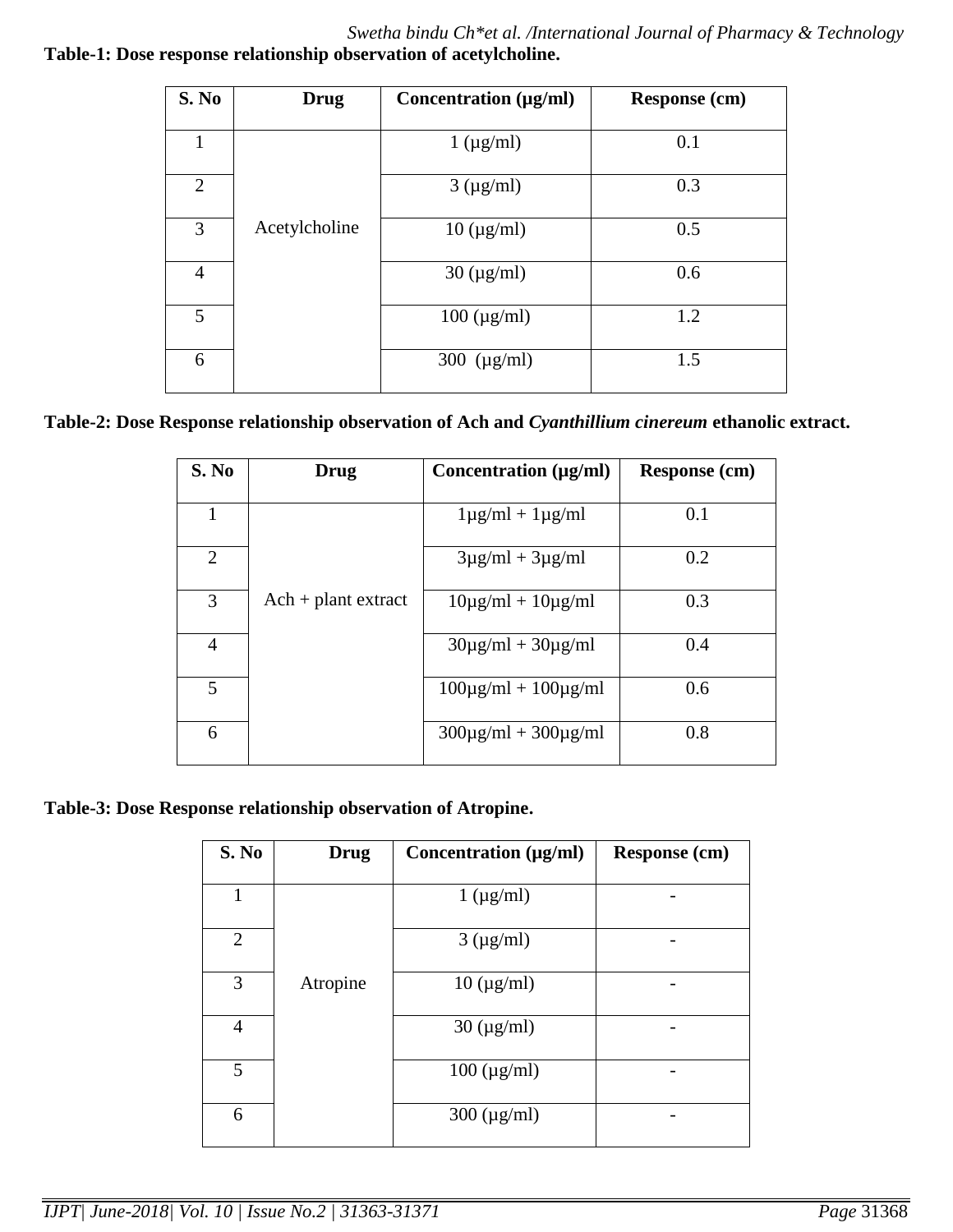# *Swetha bindu Ch\*et al. /International Journal of Pharmacy & Technology* **Table-4: Dose response relationship observation of** *Cyanthillium cinereum* **ethanolic extract.**

| S. No          | Drug                     | Concentration (µg/ml)     | <b>Response (cm)</b> |
|----------------|--------------------------|---------------------------|----------------------|
|                |                          | $1 \text{ (µg/ml)}$       |                      |
| 2              | Cyanthillium cinereum    | $3 \text{ (µg/ml)}$       |                      |
| 3              | ethanolic leaves extract | $10 \text{ (µg/ml)}$      |                      |
| $\overline{4}$ |                          | $30 \text{ (µg/ml)}$      |                      |
| 5              |                          | $100 \text{ (µg/ml)}$     |                      |
| 6              |                          | $300 \, (\mu\text{g/ml})$ |                      |

# **Table-5: Comparative dose responses of Ach and Ach followed by** *Cyanthillium cinereum* **leaves extract.**

| S.No           | <b>Drug</b>          | Concentration (µg/ml)                        | <b>Response (cm)</b> | %Decrease      |
|----------------|----------------------|----------------------------------------------|----------------------|----------------|
|                |                      |                                              |                      | in response    |
| $\mathbf{1}$   |                      | 1 ( $\mu$ g/ml)                              | 0.1                  |                |
| $\overline{2}$ |                      | $3 \text{ (µg/ml)}$                          | 0.3                  |                |
| $\overline{3}$ | Ach                  | $10 \left( \mu \text{g/ml} \right)$          | 0.5                  |                |
| $\overline{4}$ |                      | $30 \, (\mu g/ml)$                           | 0.6                  |                |
| $\overline{5}$ |                      | $100 \text{ (µg/ml)}$                        | 1.2                  |                |
| 6              |                      | $300 \, (\mu g/ml)$                          | 1.5                  |                |
| $\overline{7}$ |                      | $1 (\mu g/ml) + 1 (\mu g/ml)$                | 0.1                  | $\overline{0}$ |
| 8              | $Ach + Cyanthillium$ | $3(\mu\text{g/ml}) + 3(\mu\text{g/ml})$      | 0.2                  | 33.3           |
| 9              | cinereum ethanolic   | $10(\mu\text{g/ml}) + 10 (\mu\text{g/ml})$   | $\overline{0.3}$     | 40.0           |
| 10             | leaves extract       | $30(\mu g/ml) + 30 (\mu g/ml)$               | 0.4                  | 33.33          |
| 11             |                      | $100(\mu\text{g/ml}) + 100 (\mu\text{g/ml})$ | 0.6                  | 50.0           |
| 12             |                      | $300(\mu\text{g/ml}) + 300 (\mu\text{g/ml})$ | 0.8                  | 46.6           |
|                |                      |                                              |                      |                |

Response of Ach-Response of extract + Ach

% decrease in response= --------------------------------------------------------- x 100

Response of Ach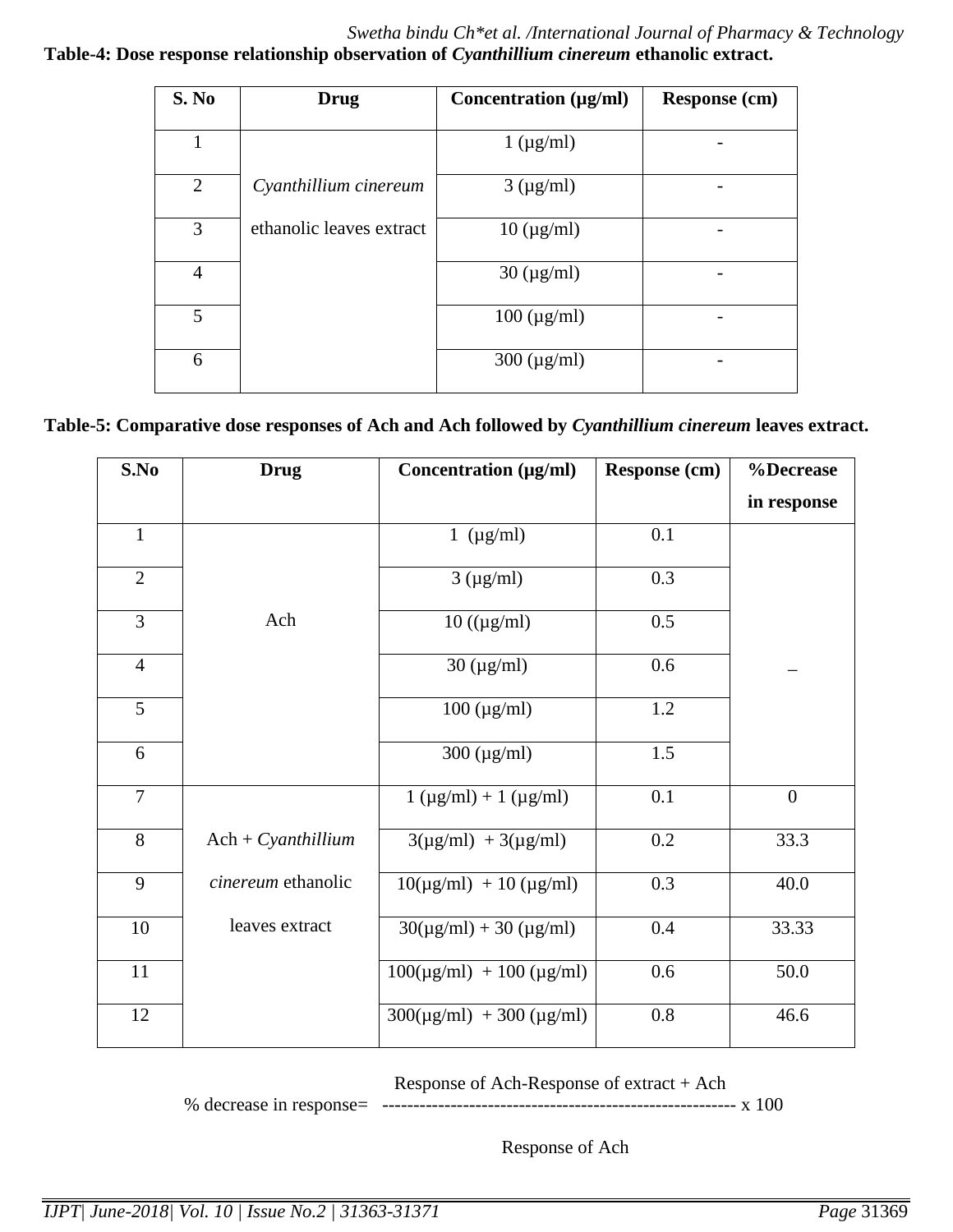*Swetha bindu Ch\*et al. /International Journal of Pharmacy & Technology*





#### *Cyanthillium cinereum* **on isolated frog rectus abdominus muscle.**

#### **Discussion**

By the present results it was observed that acetylcholine alone causes dose dependent contractions on isolated frog rectus abdominus muscle. When acetylcholine and extract combination was given there was marked decreased in contractions were observed. Individual leaf extract also showed marked decreased in contractions on frog rectus abdominus muscle as compared with standard atropine drug. This showed that ethanolic extract of the leaves of *Cyanthillium cinereum* possess a high degree of spasmolytic (antispasmodic) activity by blocking cholinergic receptors.

#### **Conclusion**

From the obtained results it was concluded that ethanolic extract of leaves of the *Cyanthillium cinereum* showed anti-spasmodic activity when compared with standard antispasmodic agent like Atropine. 100µg/ml concentration of plant extract showed 50% inhibition of acetylcholine action. *Cyanthillium cinereum* being a herbal origin drug with high degree of safety and efficacy could be suitable alternative to existing drugs. It is also included as a new member of antispasmodics family.

#### **Reference**

- 1. [https://googleweblight.com/i?u=https://en.m.wikipedia.org/wiki/](https://googleweblight.com/i?u=https://en.m.wikipedia.org/wiki/Cyanthillium)*Cyanthillium cinereum*.
- 2. https://googleweblight.com/i?u=https://easyayurvedacom/2016/10/13/vernonia-cinerea-sahadevi-purple.